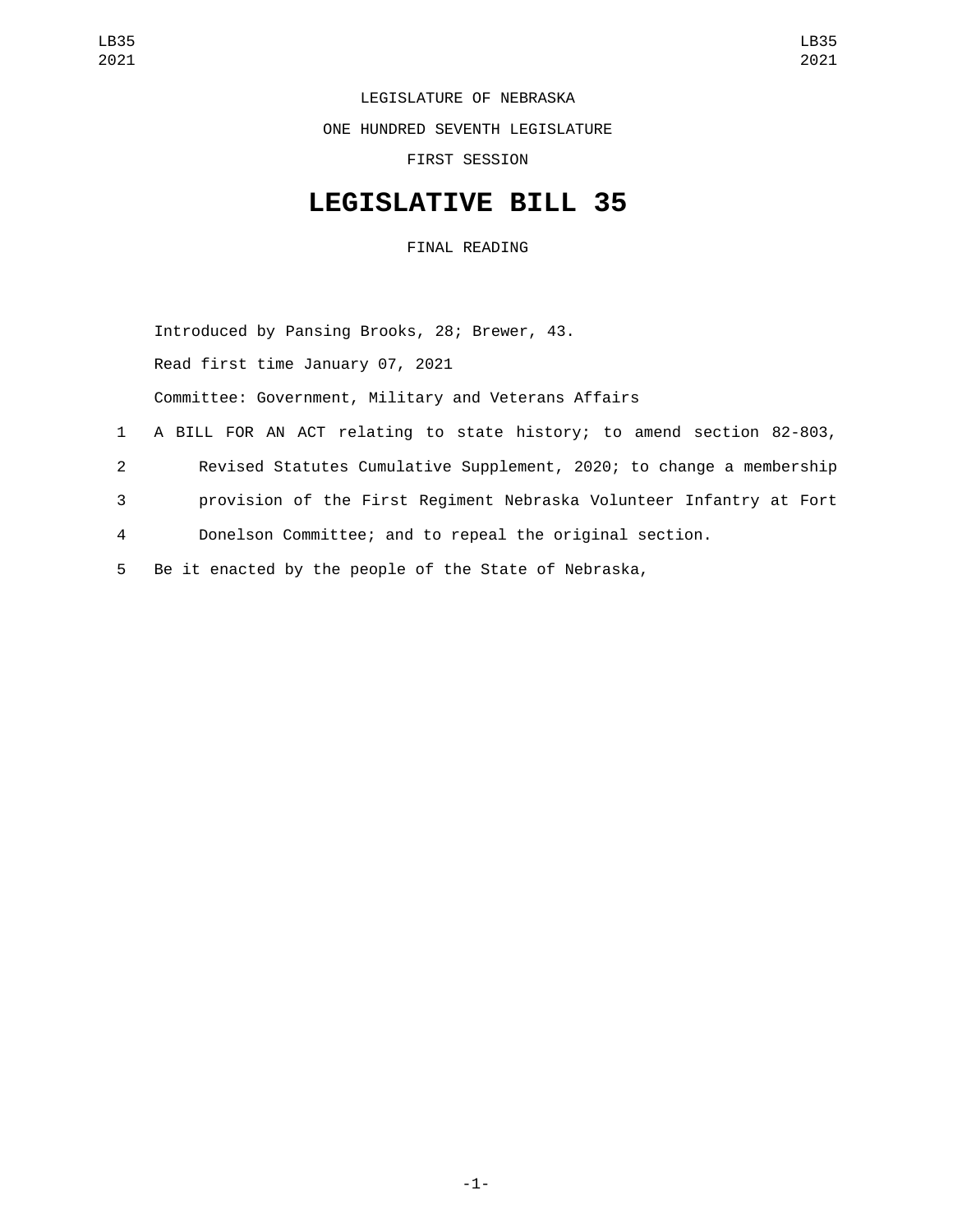Section 1. Section 82-803, Revised Statutes Cumulative Supplement, 2 2020, is amended to read:

 82-803 (1) The First Regiment Nebraska Volunteer Infantry at Fort Donelson Committee is created. The purpose of the committee is to provide for the creation, production, transportation, installation, and unveiling of the monument. The committee shall consist of: An employee of the Nebraska State Historical Society appointed by the Secretary of State; two members of the public who are members of a local Civil War round table organization appointed by the Secretary of State; a professor of history from the University of Nebraska appointed by the Secretary of 11 State; and, as a nonvoting, ex officio member, the Chairperson of the Government, Military and Veterans Affairs Committee of the Legislature or 13 his or her designee.

 (2) The members of the committee shall elect a chairperson and vice- chairperson from among its appointed members during the first meeting. A member may be reelected to serve as chairperson or vice-chairperson. The committee shall meet at least twice each calendar year. A majority of the members of the committee shall constitute a quorum.

 (3) The committee may conduct its meetings by telephone conference 20 call or videoconferencing, if practicable.

 (4) The First Regiment Nebraska Volunteer Infantry at Fort Donelson Committee shall, in conformance with regulations of the Fort Donelson 23 National Battlefield:

 (a) Select a designer, sculptor, and mason, as appropriate, to create a monument and approve the design of the monument;

26 (b) Approve the production of the monument;

 (c) Approve the method of transportation of the monument to the 28 battlefield and its installation;

(d) Approve the unveiling ceremony for the monument; and

 (e) Approve any other action the committee determines is necessary 31 to achieve its purpose.

-2-